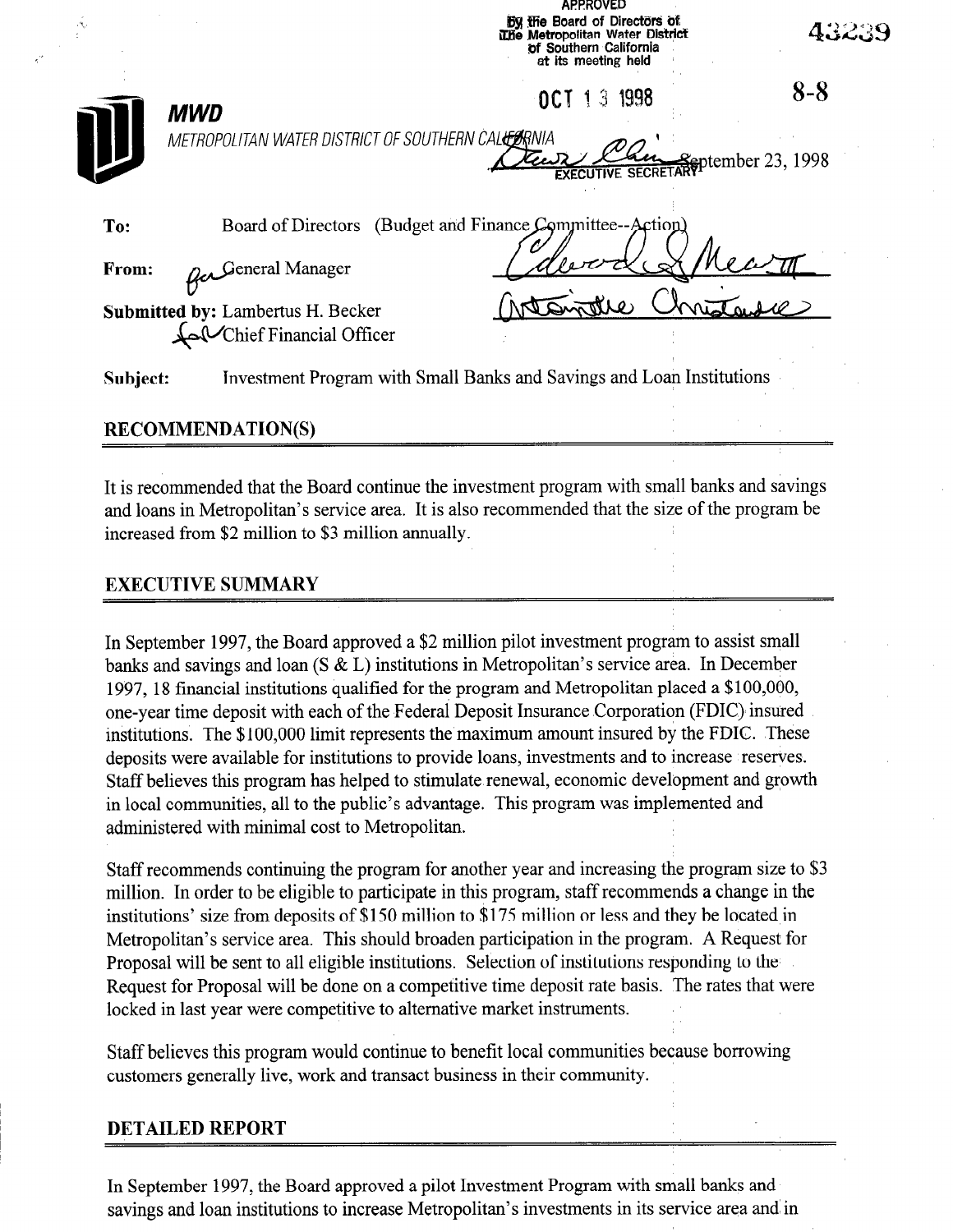#### Board of Directors -2- September 23, 1998

response to past inquiries by small financial institutions for equity investments, i.e., purchasing an ownership interest in small financial institutions. Because of restrictions in the California Constitution, Metropolitan is precluded from making equity investments in any entity. Such investments are attractive to banks and savings and loans because the monies may be utilized for any purpose, such as purchasing buildings and equipment, increasing working capital, building reserves, lending to customers, etc. While equity investments are not permitted, investments in time deposits in banks and savings and loan institutions are permitted by the California Government Code. The deposits may be used for loans, investments, and to increase reserves. Loans resulting from these deposits would help stimulate renewal, development and growth, all to the public's advantage.

To the extent a deposit is insured, the Government Code permits the Treasurer to waive collateral requirements. The requirement to collateralize public agency deposits often limits an institution's ability to make loans because collateral in excess of the value of the deposit must be purchased. Time deposits may be made up to five years per the Government Code. Metropolitan's internal investment policy limits these investments to a maximum maturity of one year. In order to waive collateral requirements, the Government Code specifies that deposits must be covered by insurance and that a contract must be entered into with each depository, stating, among other things, that interest is (i) computed on the average daily balance of the deposit, (ii) paid monthly and (iii) computed on a 360 day basis.

In December 1997, 18 financial institutions qualified for the program and Metropolitan placed a  $100$ , one-year time deposite the federal deposite of the Federal Deposite Insurance Corporation (Figure Corporation (Figure Corporation of the Federal Deposite Corporation (Figure Corporation of the Federal Deposite Corpo functions, one-year time deposit with each of the Federal Deposit histitative corporation (FDIC.

Staff is recommending investment in banks and savings and loans with deposits of \$175 million Start is recommending investment in banks and savings and foans with deposits of \$170 million or less. The criteria last year was deposits of \$150 million or less but due to many institutional mergers and increases to the deposit base, \$175 million would be prudent.

#### COST OF PROGRAM

rogram costs to implement and administer the investment program for fiscal year 1997-98 totaled approximately \$4,000. Costs for fiscal year 1998-99 are estimated to range from \$4,000 to \$5,000 (if the program size increases to \$3 million). In addition, it does not appear that any significant earnings would be lost by investing in one-year time deposits versus alternate investments. The earnings rate of alternative investments such as negotiable certificates of deposit, federal agencies and corporate bonds currently range from 5.14 percent to 5.30 percent. A survey of 12 institutions currently involved in the program indicated that their rates for one year time deposits would range from 5.00 to 5.45 percent.

#### **INVESTMENT PROGRAM**

As an investment program to assist small banks and savings and loan institutions in Metropolitan's service area, staff is proposing to continue this program by placing an FDIC insured,  $$100,000$ , one-year time deposit with up to 30 institutions. This would provide  $$3$ million in additional funds to these institutions to enhance their lending operations. Metropolitan's investment program may also encourage other governmental entities to establish similar programs.